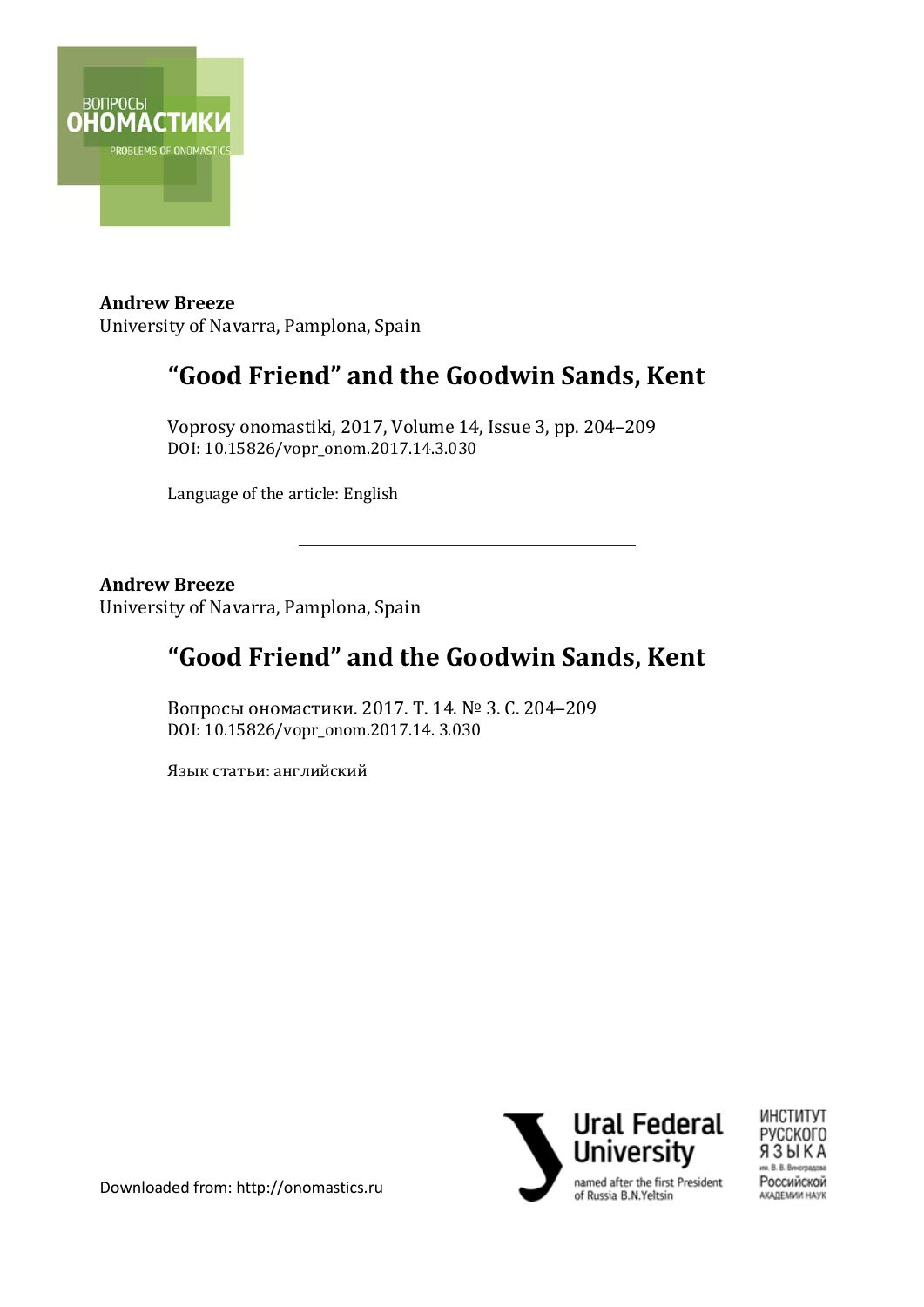# **СООБЩЕНИЯ**

DOI: 10.15826/vopr\_onom.2017.14.3.030  $UDC 811.111'373.213 + 81'373.217(23) +$  $+ 398.22$ 

**Andrew Breeze** University of Navarra Pamplona, Spain

### **"GOOD FRIEND" AND THE GOODWIN SANDS, KENT**

The Goodwin Sands are a hazard to shipping in the English Channel. Their name means "good friend" and is often taken as euphemistic or propitiatory. Alternatively, in a legend with Celtic parallels, the sands have been regarded as an island which belonged to Earl Godwine (d. 1053), but was drowned by natural disaster. Science shows, however, that the Goodwins have never been land within historic times. Their name can thus have nothing to do with Godwine of Wessex. Nor is it an attempt to flatter a feared entity. The author argues that the name should be explained instead by reference to the Downs, an anchorage between the sands and the Kent coast. Dangerous to mariners, the Goodwins are nevertheless a natural breakwater; by creating the calm water of the Downs, they really were a "good friend" to seafarers. The interpretation has an equivalent with the Manacles, "stones of refuge," off the Cornish coast. The Goodwins and Manacles have wrecked many ships, but saved far more, the first as a barrier against storms in the Channel, the second as one against storms in the Atlantic. Their names will hence display the same naming pattern.

K e y w o r d s: Goodwin Sands, legends of drowned lands, shipwrecks, the Manacle Rocks of Cornwall.

#### **1. Introduction**

The Goodwin Sands, off the coast of Kent in south-east England, will be known in Russia and even on the Russian stage, for they are mentioned by Shakespeare. Act III of *The Merchant of Venice* begins with news on a shipwreck. Antonio has lost "a ship of rich lading" on "the narrow seas" at the Goodwins, described as "a very dangerous flat and fatal, where the carcasses of many a tall ship lie buried." The Goodwins claimed

© Breeze A., 2017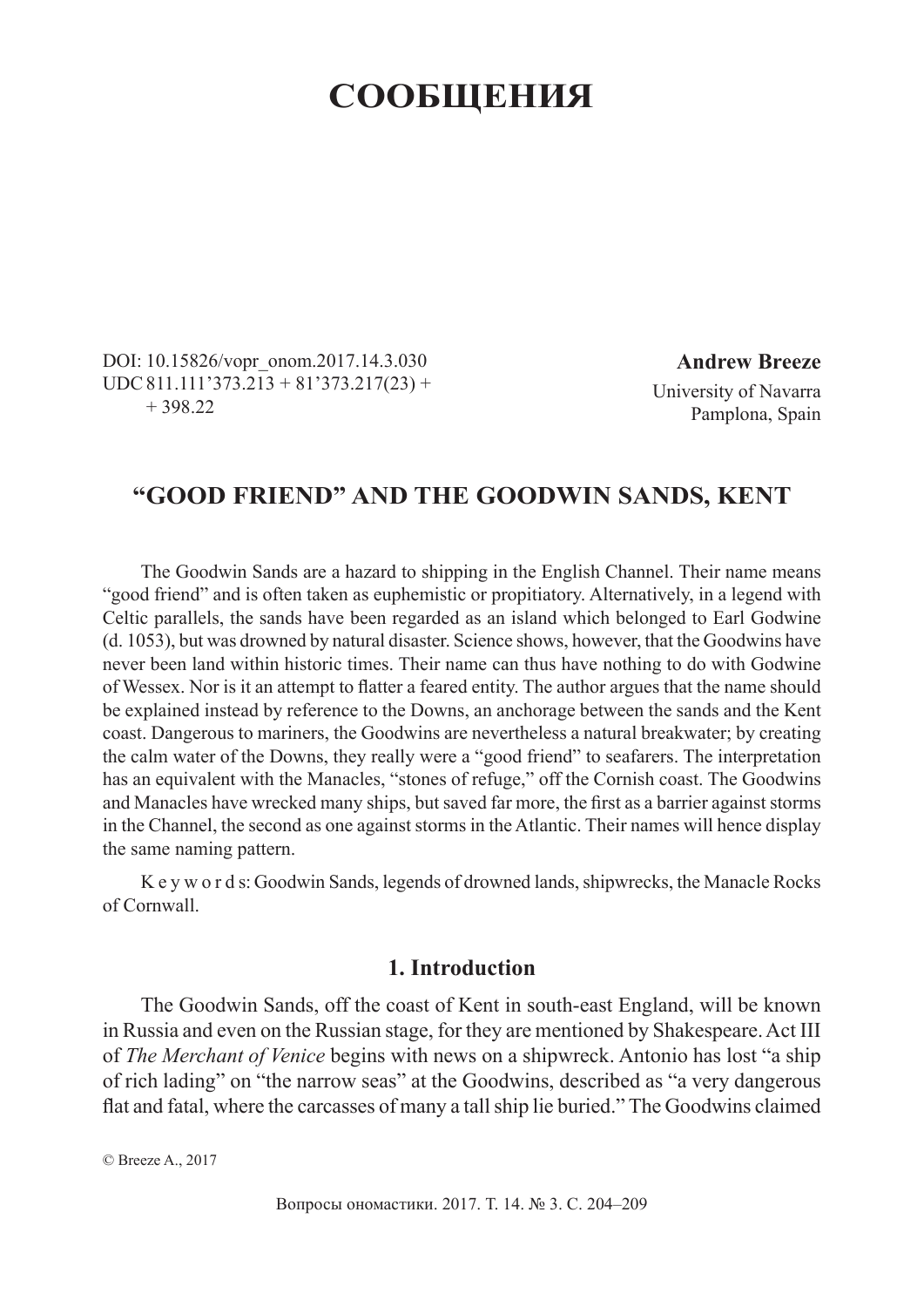victims into the twentieth century, one of the last being *Northeastern Victory*, lost in 1946. At low tide in fine weather, onlookers at Deal (this writer's home town) could for years thereafter see the ship's masts and spars in the far distance, protruding from the water. Even though the Goodwins might seem no friend to mariners but an enemy, place-name scholars agree that "good friend" is what their name means. The translation is correct; the reasons given for it have yet been defective, as will be shown.

#### **2. A critical look at the sources**

We start with Ekwall. Quoting *the Goodwyn* as an attestation of 1513, he cited traditions of the Goodwins as "an island belonging to Earl Godwine that was washed away by the sea in 1097. But Goodwin may be a name of a dangerous shoal meaning literally 'good friend' and given for the same reason as the wolf is called *gullfot* (literally 'goldenfooted') in some parts of Sweden" [Ekwall, 1936, *191*]. Because of the author's prestige and that of Oxford University, which published his book, the two onomastic myths here have been long a-dying.

Suspicion on the Godwine reference as pseudo-historical might have been aroused by the silence of ancient and medieval sources, mentioning no such island. The tradition was finally discredited in the 1950s, when R. L. Cloet proved that the Goodwin Sands were formed by the action of waves and currents, so that their upper parts are perpetually shifting. There has been no land there since the English Channel was formed in post-glacial times, thousands of years before the earliest historical record [Cloet, 1954, 203–215]. Despite that, the fiction of Earl Godwine's island has been repeated just the same.

It figures (if with hedging) in an essay "The Lost Island of Lomea" by the poet and critic Geoffrey Grigson (1905–1985). He noted how a "late tradition" represents the sands as Lomea, an island belonging to Godwine, Earl of Wessex. The element *Lom* is obscure, but *ea* represents Old English *eg* 'island' (as with *sceap eg* 'sheep island' or Sheppey in north Kent). Lost to the sea in the 1090s, Lomea was supposedly renamed after its former owner. Yet Grigson thought the story improbable (despite Ekwall's support for it), like those of drowned Lyonesse off Cornwall or Cantref Gwaelod off West Wales (all of them "cousins to tales of Atlantis"). He preferred Ekwall's other suggestion of *Goodwin* "good friend" as "a placatory, complimentary name" (like that of the malicious household goblin "Robin *Goodfellow*"), and further noted how Britain was an island by 6000 BCE, leaving time during which "Lomea" might have "passed inevitably beneath the tide" in the Neolithic Age or later [Grigson, 1960, *55–56*, *59*].

The Goodwins are defined crisply elsewhere, if without Grigson's references to science. They lie in "the English Channel, about seven miles east of Deal; east of the Gulf Stream and of the anchorage known as 'The Downs'. Some thirty-six square miles of sands, and one of the most dangerous areas for shipping on the coasts of Britain, demarcated by the North, South, and East Goodwin light-vessels and by nine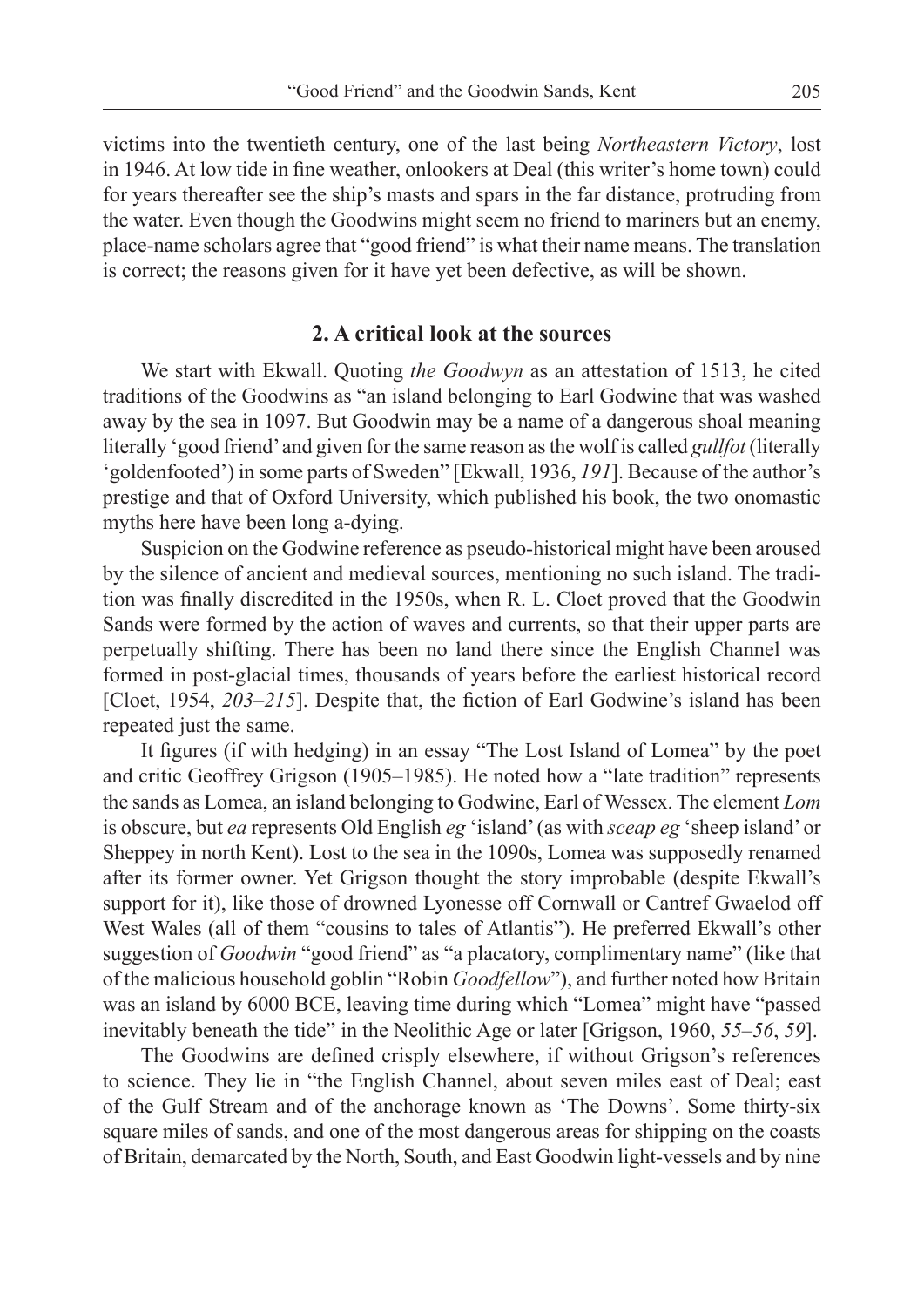buoys. The upper layer shifts constantly when covered with water. Parts dry out at low tide, exposing up to seven feet of sand, some firm enough to land upon." After allusion to Earl Godwine and Lomea comes a warning of risks on the east side, with steep banks and tidal surges at high water, plus a final warning that the Goodwins "should on no account be visited without taking local advice" [Newby & Petry, 1968, *39*].

Sense and no-sense are mingled in statements that "the Goodwin Sands were land in historic times" (or, after a nod to Earl Godwine, "seem to be a remnant of land rather than an accumulation of sand") and, for all their tragic history, "serve as a natural breakwater for the channel between them and the coast. This stretch of water is the *Downs*" [Hughes, 1969, *9*, *78*]. In an article underlining Deal's maritime past is the remark that offshore are "the Downs, the safe anchorage within the Goodwin Sands, the most treacherous shallows in the English Channel. That governed the siting of Henry VIII's three castles, on the shore at Sandown, Deal, and Walmer" [Newman, 1969, *268*]. The coast at Deal is low-lying. Hence the concern of Henry by 1539 that Continental enemies might anchor a fleet in the Downs and land an invading army (much as Julius Caesar did at the same spot in 55 BCE).

Ghosts of Earl Godwine and Ekwall return in the explanation of *Goodwin Sands* as "possibily 'sandbank commemorating Earl Godwine'" or else "a placatory euphemism 'good friend'" [Field, 1980, *78*]. They appear again in the assertion that "good friend" is quite possibly "devised in a medieval attempt to 'placate' any evil spirit that lived in the waters here" or is otherwise an allusion to "Earl Godwine of Kent, who held the island here that was subsequently drowned by the sea" in 1097 [Room, 1988, *148*]. Field and Room together give the form *Godewynesonde* of 1317.

How hard it is to destroy facile and pleasing untruths. Godwine was Earl of Kent (and Earl of Wessex), but did not possess the Goodwins, which were not land for him to own. A little thought disposes of him and sea-devils alike. The Goodwin Sands were a "good friend" because they formed "a natural breakwater for the channel between them and the coast" or the Downs. Mariners sought that "safe anchorage within the Goodwin Sands" from ancient times and still do. In stormy weather, five or six cargo ships may ride at anchor off Deal, sheltering in the Downs from heavy seas. (This writer has seen them.) So we may forget Earl Godwine's lost lands and Ekwall's superstitious seamen. The Goodwins were a "good friend" to those at sea because of the Downs, the calm waters created by a prodigious sea-embankment.

#### **3. Supporting evidence of the Manacle Rocks, Cornwall**

If this is still denied, there is a test. Off Cornwall's south coast are the ill-famed Manacle Rocks, east of the Lizard. "The Manacle Rocks, which stretch off due east from St Keverne for about a mile, make a formidable breakwater, and together with Black Head and the Lizard effectively restrain the North Atlantic seas" [Smyth, 1934, *43*]. But they also brought ships to their doom. By the village of Coverack are "the dreaded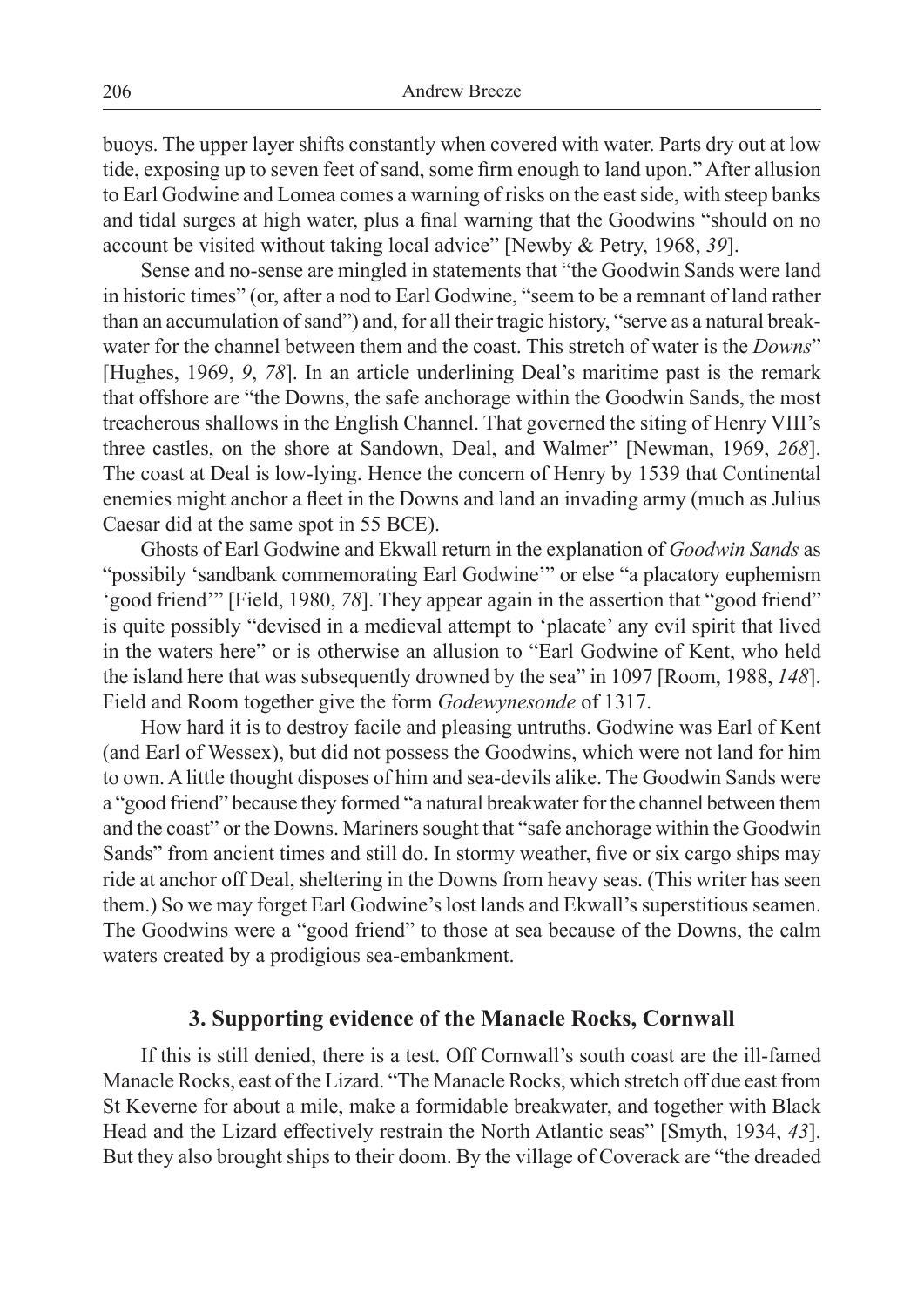Manacles, three miles north-east. These rocks accounted in 1809 for two troopships from the Peninsular War with the loss of 200 men; in 1855 for an immigrant ship bound for Canada (196 drowned); and in 1898 for the steam ship *Mohegan* (106 lost); and have caused many lesser wrecks" [Bowater, 1970, *331*]. The Manacles preserved life and took it away.

Their name has long been misunderstood as "church rock(s)" [Field, 1980, *112*]. Dr Padel records it as *Mannahackles alias Manacles* in 1619 and *Meanácles* in 1808, showing stress on the penult. He imagines that it is either English *manacles* 'fetters, handcuffs' or else Cornish 'church stone(s),' *men* (or plural *meyn*) 'stone' + *eglos* 'church' [Padel, 1988, *114*]. Both explanations recur in the Cambridge dictionary [Watts, 2004, *395*]. Yet neither can be right, for these reasons. The English etymology is fanciful; while Cornish *eglos* does not accord with the regular *ac* of the forms. Nor is "church" a likely term for a reef with neither a church nor any resemblance to one. There is sense only if Cornish -*acles* is instead taken as the cognate of early Welsh *achles* 'covering, shelter; refuge; support, help'. *Mannahackles alias Manacles* or *Meanácles* will thus be "stones of shelter, stones of refuge". The Manacles being "a formidable breakwater" against the Atlantic, Cornish mariners identified them as "stones of shelter" behind which their boats found safety. They were "stones of protection" as a natural harbour-wall off Cornwall; the Goodwins were a "good friend" as a bulwark against Channel gales. Each name shows the gratitude of seafarers.

#### **4. Legends of Drowned Lands**

We end by listing other legends of cities or domains which vanished abruptly beneath the ocean. In Welsh verses, surviving in the thirteenth-century Black Book of Carmarthen, the attention of a certain Seithennin is drawn to the plain of Gwyddno, now flooded by the sea. An unnamed girl is then cursed as having brought about the catastrophe. With the passage of the centuries, the story accumulated detail on the inundation as one thoroughly deserved, because of the wicked lives of the profligates and drunks who perished [Lloyd, 1911, *5*, *25–26*]. Later commentators cited similar stories from the Lough Neagh area of Northern Ireland and the coast of Brittany [Chadwick & Chadwick, 1932, *116*]. There is a detailed study of the Welsh and Breton legends [Bromwich, 1950]. Grigson, citing work by the geologist F. J. North (1889–1968), showed how these tales of "sunken cities" should be recognized as largely "nonsensical fabrications" of the middle ages and then the eighteenth or nineteenth centuries, "with their taste for the falsification and inflation of folklore" [Grigson, 1966, *226–227*]. Inventions of this kind go back a long way. The twelfth-century *Four Branches of the Mabinogi* mention how rivers called Lli and Archan "overflowed" the kingdoms" to make the Irish Sea [Breeze, 2009, *103*, *104–105*]. Such "legendary inundations" were a favourite of Welsh and Irish storytellers [Sims-Williams, 2011, *193*]. Ker-Is in Brittany, Cantre'r Gwaelod in Cardigan Bay, or Lyonesse between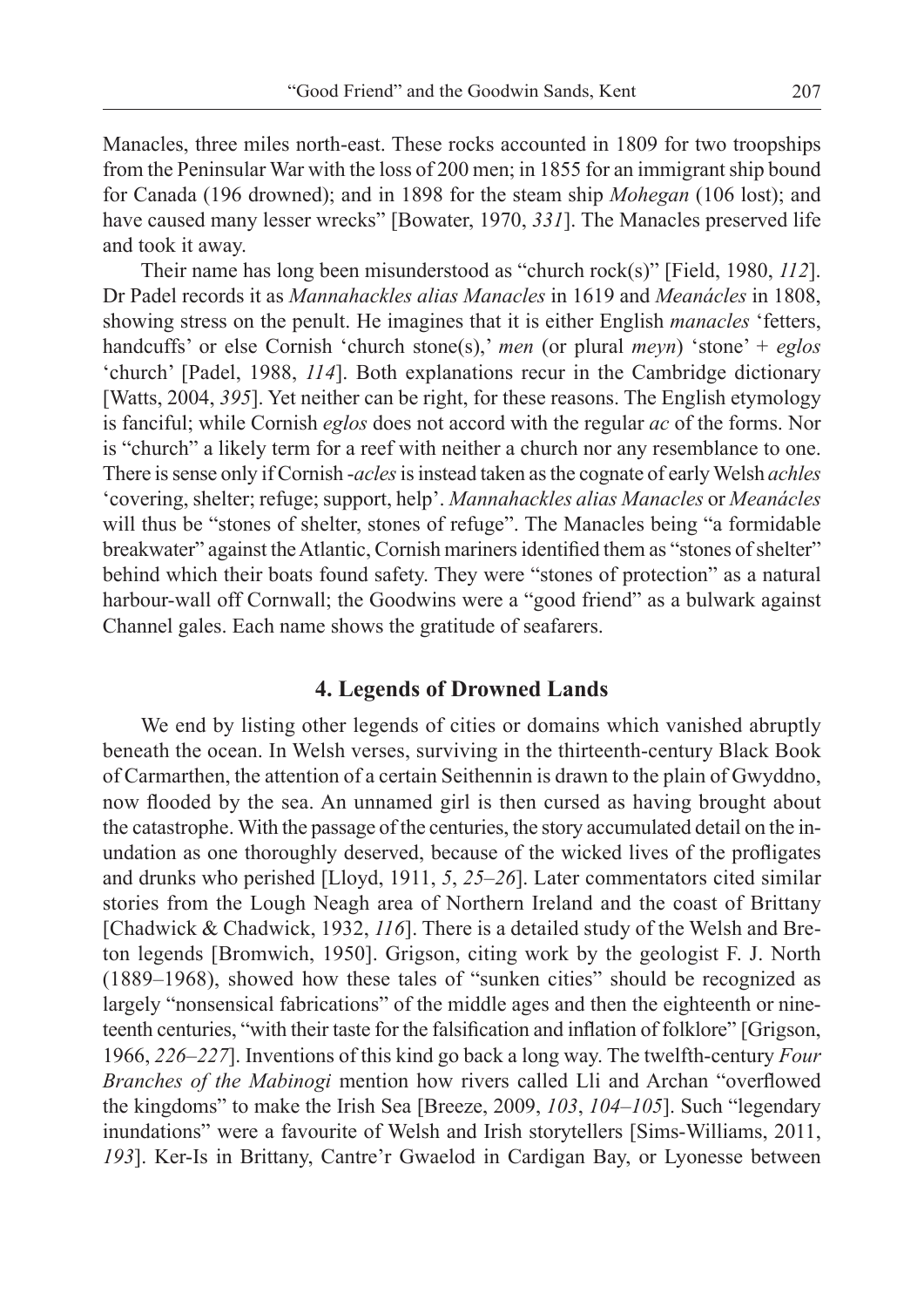Cornwall and the Isles of Scilly will be in the same fictional league as Earl Godwine's Lomea. Scholars who relate the Goodwins to Godwine thus themselves come to grief on an untrustworthy narrative. Let us rid ourselves of these wild stories. From now on we should think of the Goodwins not as dreaded by English mariners, but valued. They were a "good friend" that guarded the lives and ships of those in peril on the sea.

Bowater, E. (1970). The West Country: Gazetteer. In J. Hadfield (Ed.), *The Shell Guide to England* (pp. 314–383). London: Michael Joseph.

- Breeze, A. (2009). *The Origins of the "Four Branches of the Mabinogi"*. Leominster: Gracewing.
- Bromwich, R. (1950). Cantre'r Gwaelod and Ker-Is. In C. Fox & B. Dickens (Eds.), *The Early Cultures of North-West Europe* (pp. 215–241). Cambridge: Cambridge University Press.
- Chadwick, H. M., & Chadwick, N. K. (1932). *The Growth of Literature: The Ancient Literatures of Europe*. Cambridge: Cambridge University Press.
- Cloet, R. L. (1954). A Hydrographic Analysis of the Goodwin Sands. *The Geographical Journal*, *120*, 203–215.

Ekwall, E. (1936). *The Concise Oxford Dictionary of English Place-Names*. Oxford: Clarendon Press.

Field, J. (1980). *Place-Names of Great Britain and Ireland*. Newton Abbot: David and Charles.

Grigson, G. (1960). *English Excursions*. London: Country Life.

Grigson, G. (1966). *The Shell Country Alphabet*. London: Michael Joseph.

Hughes, P. (1969). *A Shell Guide: Kent*. London: Faber and Faber.

Lloyd, J. E. (1911). *A History of Wales*. London: Longmans, Green, and Co.

Newby, E., & Petry, D. (1968). *Wonders of Britain*. London: Hodder and Stoughton.

Newman, J. (1969). *The Buildings of England: North East and East Kent*. Harmondsworth: Penguin.

Padel, O. J. (1988). *A Popular Dictionary of Cornish Place-Names*. Penzance: Alison Hodge.

Room, A. (1988). *Dictionary of Place-Names in the British Isles*. London: Bloomsbury.

Sims-Williams, P. (2011). *Irish influence on Medieval Welsh Literature*. Oxford: Oxford University Press.

- Smyth, W. (1934). Sailing. In J. Betjeman (Ed.), *Cornwall Illustrated, in a Series of Views, of Castles, Seats of the Nobility, Mines, Picturesque Scenery, Towns, Public Buildings, Churches, Antiquities, &c.* (pp. 43–44). London: Architectural Press.
- Watts, V. (Ed.). (2004). *The Cambridge Dictionary of English Place-Names*. Cambridge: Cambridge University Press.

*Received 11 March 2017*

\*\*\*

**Breeze, Andrew** PhD, Professor Faculty of Philosophy and Letters University of Navarra 31009, Pamplona, Navarra, Spain E-mail: abreeze@unav.es

**Бриз, Эндрю** PhD, профессор факультет философии и литературы Университет Наварры Campus Universitario, 31009 Pamplona, Navarra, España E-mail: abreeze@unav.es